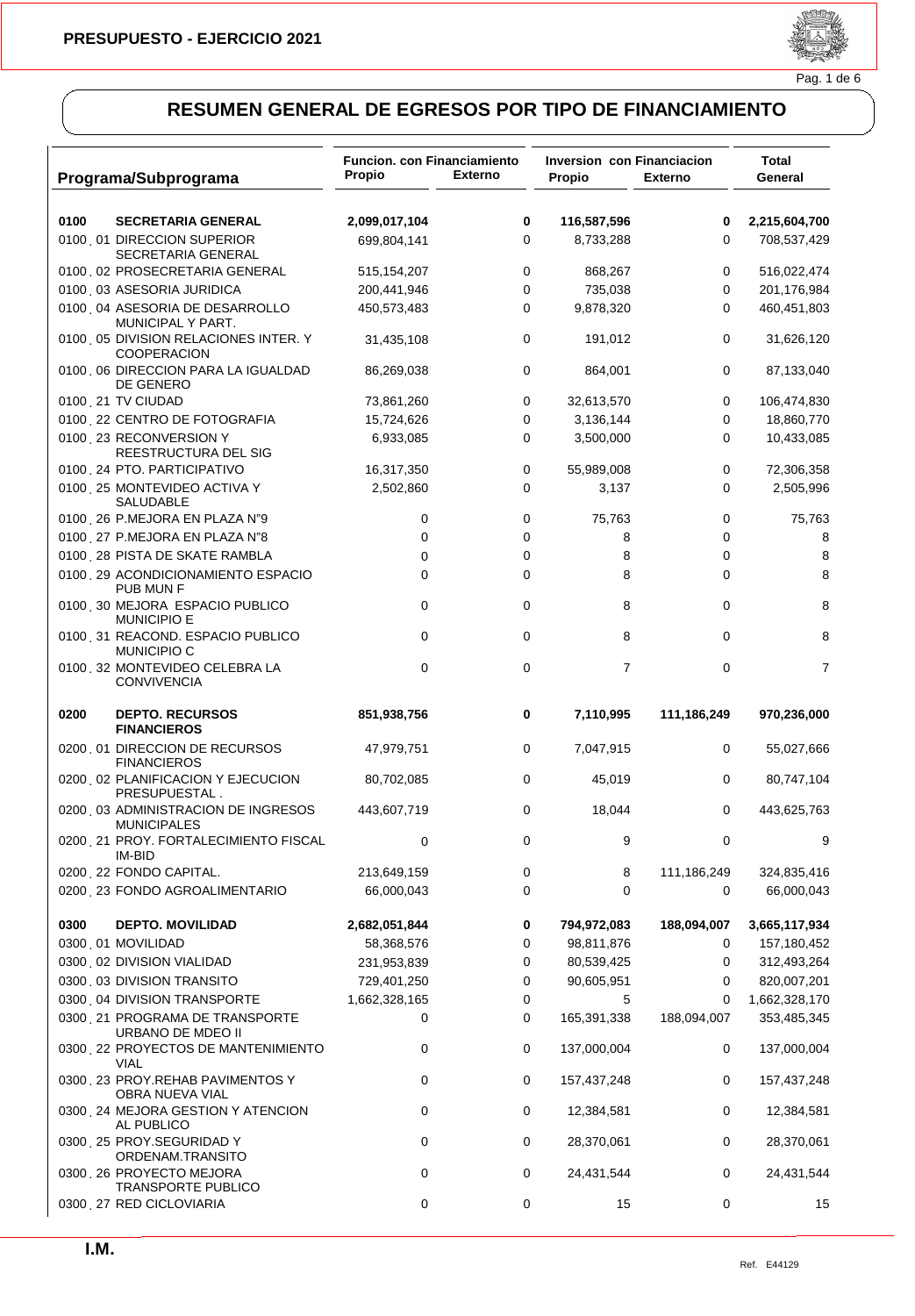

| Programa/Subprograma                                       | <b>Funcion. con Financiamiento</b><br>Propio | <b>Externo</b> | <b>Inversion con Financiacion</b><br>Propio | <b>Externo</b> | Total<br>General |
|------------------------------------------------------------|----------------------------------------------|----------------|---------------------------------------------|----------------|------------------|
| 0300<br><b>DEPTO. MOVILIDAD</b>                            |                                              |                |                                             |                |                  |
| 0300 28 SISTEMA DE BICICLETA PUBLICA                       | 0                                            | 0              | 5                                           | 0              | 5                |
| 0300 29 40 PUNTOS FLUIDEZ Y                                | 0                                            | $\mathbf 0$    | 5                                           | 0              | 5                |
| <b>SEGURIDAD TRANSITO</b>                                  |                                              |                |                                             |                |                  |
| 0300 30 OPTIMIZACION USO CARRILES<br><b>PREFERENCIALES</b> | 0                                            | 0              | 5                                           | 0              | 5                |
| 0300 31 SEÑAL.VELOCIDADES MAXIMNAS<br>PREF.PASO            | 0                                            | 0              | 5                                           | 0              | 5                |
| 0300 32 MEJORA INFRAESTRUCTURA FIJA<br>TRANSP.COLEC        | 15                                           | 0              | 15                                          | 0              | 30               |
| 0400<br>DEPTO. DESARROLLO URBANO                           | 1,811,747,693                                | 0              | 944,595,432                                 | 0              | 2,756,343,126    |
| 0400 01 DIRECCION DESARROLLO<br><b>URBANO</b>              | 180,566,847                                  | 0              | 29,377,602                                  | 0              | 209,944,450      |
| 0400 02 DIVISION ESPACIOS PUBLICOS                         | 199,556,527                                  | 0              | 262,098,328                                 | 0              | 461,654,855      |
| 0400 03 DIVISION TIERRAS Y HABITAT                         | 118,391,179                                  | 0              | 340,234,732                                 | 0              | 458,625,910      |
| 0400, 04 FUNEBRE                                           | 281,560,188                                  | 0              | 15,000,016                                  | 0              | 296,560,204      |
| 0400 05 UNIDAD TECNICA DE<br>ALUMBRADO PUBLICO             | 617,622,431                                  | 0              | 164,410,758                                 | 0              | 782,033,190      |
| 0400 10 PROYECTO CIUDAD VIEJA<br><b>ACOND URBANO</b>       | 0                                            | 0              | 71,882                                      | 0              | 71,882           |
| 0400 PROYECTO REESTRUCTURA 18<br>DE JULIO                  | 0                                            | 0              | $\overline{2}$                              | 0              | 2                |
| 0400 21 ISLA DE GASPAR                                     | 0                                            | 0              | 3,618,308                                   | 0              | 3,618,308        |
| 0400 22 BRAZOS UNIDOS                                      | 0                                            | 0              | 979,717                                     | 0              | 979,717          |
| 0400 23 FORTALEZA                                          | 0                                            | 0              | 355,435                                     | 0              | 355,435          |
| 0400 24 LA BOYADA                                          | 0                                            | 0              | 1,142,192                                   | 0              | 1,142,192        |
| 0400 26 ILUMINACION EEPP Y AVENIDAS                        | 0                                            | 0              | 6,589,852                                   | 0              | 6,589,852        |
| 0400 27 ALUMBRADO INTELIGENTE                              | 0                                            | 0              | 1,300,000                                   | 0              | 1,300,000        |
| 0400 28 MEJORA INFRAESTRUCTURA Y<br>EQ                     | 0                                            | 0              | 13,000,000                                  | 0              | 13,000,000       |
| 0400 30 EQUIPAMIENTO EEPP                                  | 0                                            | 0              | 2,000,023                                   | 0              | 2,000,023        |
| 0400 31 INTERVENCIONES EEPP                                | 0                                            | 0              | 2,500,005                                   | 0              | 2,500,005        |
| 0400 32 COMPRA DE EQUIPO TPTE Y<br><b>MAQUINARIA</b>       | 0                                            | 0              | 2,000,000                                   | 0              | 2,000,000        |
| 0400 33 INTERVENCIONES EN ARBOLADO                         | 0                                            | 0              | 7,200,000                                   | 0              | 7,200,000        |
| 0400 34 DIGITALIZACION ARCHIVO                             | 0                                            | 0              | 1,260,021                                   | 0              | 1,260,021        |
| 0400 35 EMERGENCIA DE FINCAS                               | $\Omega$                                     | 0              | 34                                          | 0              | 34               |
| 0400 36 INTERVENCIONES EN<br><b>TEMPORALES</b>             | 5,920,000                                    | 0              | 0                                           | 0              | 5,920,000        |
| 0400 37 SIETE MANZANAS                                     | 0                                            | 0              | 2,407,342                                   | 0              | 2,407,342        |
| 0400 39 VIVIENDAS AREA CENTRAL                             | 0                                            | 0              | 752,037                                     | 0              | 752,037          |
| 0400 42 OBRAS DE INFRAESTRUCTURA                           | 0                                            | 0              | 251,504                                     | 0              | 251,504          |
| 0400 43 REGULARIZACION CONDOMINIOS<br>Y BARRIOS            | 0                                            | 0              | 9,262,873                                   | 0              | 9,262,873        |
| 0400 44 RIBERA DEL MIGUELETE                               | 0                                            | 0              | 1,989,435                                   | 0              | 1,989,435        |
| 0400 45 ISLA DE GASPAR/PIAI                                | 0                                            | 0              | 4,336,712                                   | 0              | 4,336,712        |
| 0400 46 VIGILANCIA EN VIVEROS Y<br>SEMILLEROS DE AV        | 6,760,000                                    | 0              | 0                                           | 0              | 6,760,000        |
| 0400 47 SERVICIO DE CETRERIA PARA<br>PLAZAS CENTRIC        | 1,140,000                                    | 0              | 0                                           | 0              | 1,140,000        |
| 0400 48 PROY MEJORA CAMINERIA<br>CERRO                     | 0                                            | 0              | 27                                          | 0              | 27               |
| 0400 49 PROY MEJORA LOCALES Y PLAN<br><b>ACCES</b>         | 0                                            | 0              | 83,513                                      | 0              | 83,513           |
| 0400 51 EQUIPAMIENTO INFORM`TICO                           | 0                                            | 0              | 1,260,025                                   | 0              | 1,260,025        |
| 0400 53 CAUGEGLIA                                          | 0                                            | 0              | 9,548,903                                   | 0              | 9,548,903        |
| 0400 55 CAMPICHUELO                                        | 0                                            | 0              | 22,060,204                                  | 0              | 22,060,204       |
| 0400, 56 LA PALOMA                                         | 0                                            | 0              | 5,445,046                                   | 0              | 5,445,046        |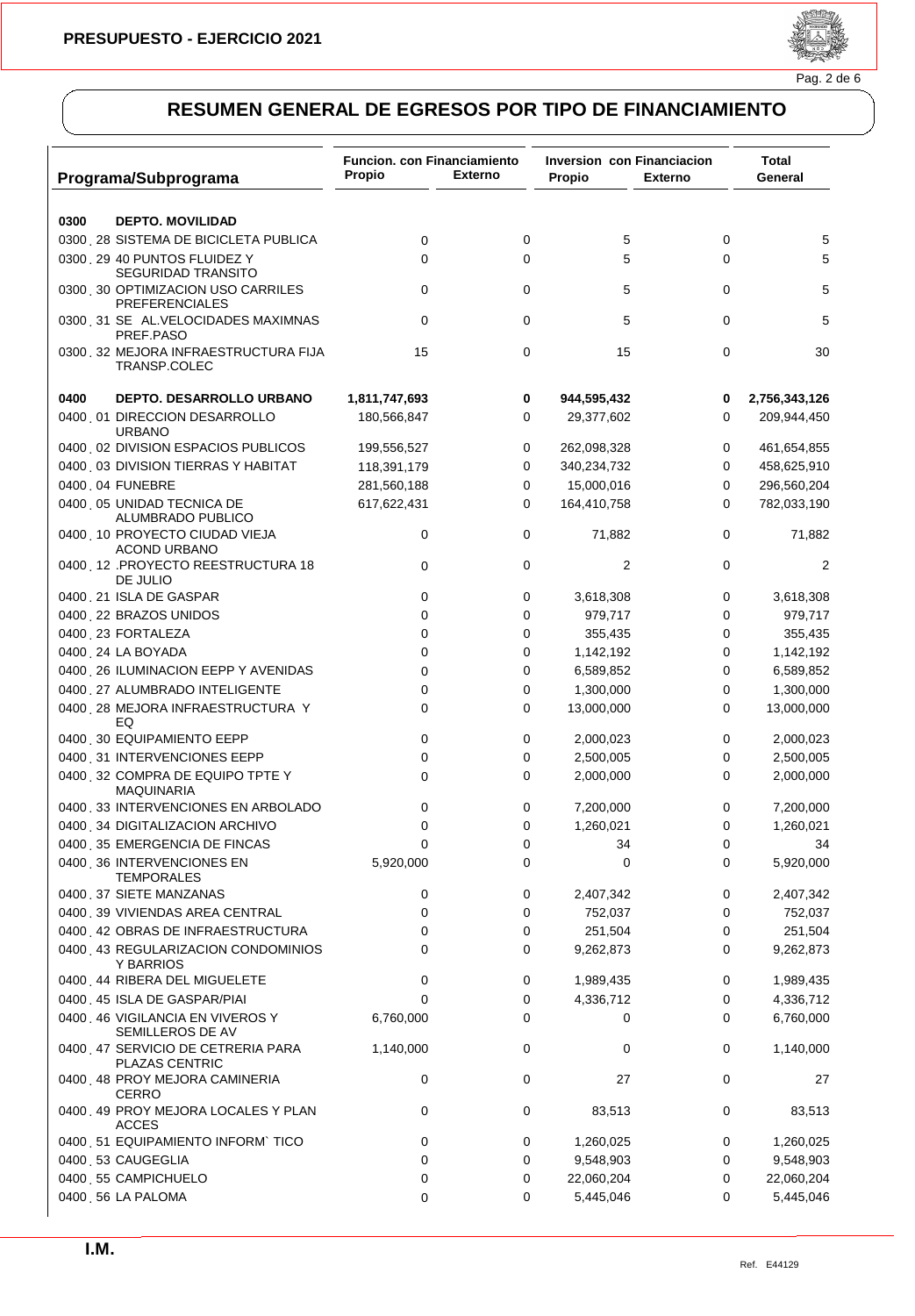

| Programa/Subprograma                                       | Funcion. con Financiamiento<br>Propio | <b>Externo</b> | Inversion con Financiacion<br>Propio | <b>Externo</b> | Total<br>General |
|------------------------------------------------------------|---------------------------------------|----------------|--------------------------------------|----------------|------------------|
| 0400<br>DEPTO. DESARROLLO URBANO                           |                                       |                |                                      |                |                  |
| 0400 57 MATILDE                                            | 0                                     | 0              | 22                                   | 0              | 22               |
| 0400 58 INTERVENCIONES EN<br>ASENTAMIENTOS                 | 0                                     | 0              | 2,344,038                            | 0              | 2,344,038        |
| 0400 59 APOYO A MUNICIPIOS                                 | 0                                     | 0              | 7,517,745                            | 0              | 7,517,745        |
| 0400 61 VIGILANCIA EN PARQUES Y<br><b>PLAZAS</b>           | 135,000,000                           | 0              | 0                                    | 0              | 135,000,000      |
| 0400 62 MANTENIMIENTO ESPACIOS<br><b>PARQUIZADOS</b>       | 121,600,000                           | 0              | 0                                    | 0              | 121,600,000      |
| 0400 63 MANT. DE AREAS VERES Y ARB.<br>DE LOS CEMEN        | 58,750,014                            | 0              | 0                                    | 0              | 58,750,014       |
| 0400 64 MANT. DE EQUIPAMIENTOS<br><b>CEMENTERIOS</b>       | 9,630,017                             | 0              | 0                                    | 0              | 9,630,017        |
| 0400 65 SEGURIDAD EN CEMENTERIOS<br><b>SALAS VELATORIA</b> | 67,750,016                            | 0              | 0                                    | 0              | 67,750,016       |
| 0400 66 RENOVACION PARQUE BATLLE                           | $\mathbf 0$                           | 0              | 7,390,788                            | 0              | 7,390,788        |
| 0400 68 PARQUE PUNTA YEGUAS                                | 6,900,000                             | 0              | 0                                    | 0              | 6,900,000        |
| 0400 70 PROYECTO OBSERVATORIO DE<br><b>ASENTAMIENTOS</b>   | 0                                     | 0              | 18,929                               | 0              | 18,929           |
| 0400 72 PROYECTO LA CHACARITA                              | 0                                     | 0              | 16,479,115                           | 0              | 16,479,115       |
| 0400 73 ALFONSO LAMAS                                      | 0                                     | 0              | 241,947                              | 0              | 241,947          |
| 0400 75 PROYECTO AD.Y<br>ACOND. INMUEBLES CARTERA DE       | 0                                     | 0              | 1                                    | 0              | 1                |
| 0400 76 FINCAS ABANDONADAS                                 | $\Omega$                              | 0              | 66,267                               | 0              | 66,267           |
| 0400 77 GENERO Y CIUDAD                                    | 600,474                               | 0              | 26                                   | 0              | 600,500          |
| 0400 83 COTRAVI                                            | 0                                     | 0              | 27                                   | 0              | 27               |
| 0500<br>DEPTO. GESTION HUMANA Y<br><b>REC. MATERIALES</b>  | 1,231,183,696                         | 0              | 47,466,717                           | 0              | 1,278,650,412    |
| 0500 01 DIREC.GRAL. GESTION H. Y REC.<br><b>MATERIALES</b> | 306,787,114                           | 0              | 147,731                              | 0              | 306,934,845      |
| 0500 02 DIVISION ADMINISTRACION DE<br>PERSONAL             | 276,788,559                           | 0              | 2,125,678                            | 0              | 278,914,238      |
| 0500 03 GERENCIA EJECUTIVA DE<br>SERVICIOS DE APOYO        | 320,878,192                           | 0              | 11,662,172                           | 0              | 332,540,364      |
| 0500 11 PROYECTO DE ATENCION AL<br>CIUDADANO               | 132,224,442                           | 0              | 200,000                              | 0              | 132,424,442      |
| 0500 21 POLITICAS DE SALUD Y<br>SEGURIDAD LABORAL.         | 2,000,000                             | 0              | 33,000,002                           | 0              | 35,000,002       |
| 0500 22 GERENCIA MANTENIMIENTO DE<br><b>FLOTA</b>          | 157,682,442                           | 0              | 281,134                              | 0              | 157,963,576      |
| 0500 23 ARTES GRAFICAS                                     | 33,322,946                            | 0              | 50,000                               | 0              | 33,372,946       |
| 0500 26 DESARROLLO DE CARRERA Y<br>CAP POR CREDITOS        | 1,500,000                             | 0              | 0                                    | 0              | 1,500,000        |
| 0600<br><b>DEPTO. PLANIFICACION</b>                        | 312,751,642                           | 0              | 14,676,470                           | 0              | 327,428,112      |
| 0600 01 DIREC.GRAL.DEPARTAMENTO DE<br><b>PLANIFICACION</b> | 80,503,435                            | 0              | 8,384,874                            | 0              | 88,888,308       |
| 0600 02 PLANIFICACION TERRITORIAL                          | 208,347,851                           | 0              | 5,956,405                            | 0              | 214,304,256      |
| 0600 21 RESILIENCIA                                        | 6,586,493                             | 0              | 0                                    | 0              | 6,586,493        |
| 0600 22 PLANIFICACION ESTRATEGICA<br><b>INSTITUCIONAL</b>  | 9,352,664                             | 0              | 0                                    | 0              | 9,352,664        |
| 0600 23 GESTION DE PROYECTOS                               | 7,165,072                             | 0              | 0                                    | 0              | 7,165,072        |
| 0600 25 FONDO DE EFICIENCIA<br><b>ENERGETICA</b>           | 224,911                               | 0              | 335,191                              | 0              | 560,102          |
| 0600 27 INNOVACIÓN Y<br>TRANSFORMACIÓN                     | 571,216                               | 0              | 0                                    | 0              | 571,216          |
| <b>DEPTO. CULTURA</b><br>0700                              | 1,555,700,365                         | 0              | 38,031,298                           | 0              | 1,593,731,663    |
| 0700 21 MANTENIMIENTO<br>INFRAESTRUCTURA CULTURAL          | 0                                     | 0              | 35,000,680                           | 0              | 35,000,680       |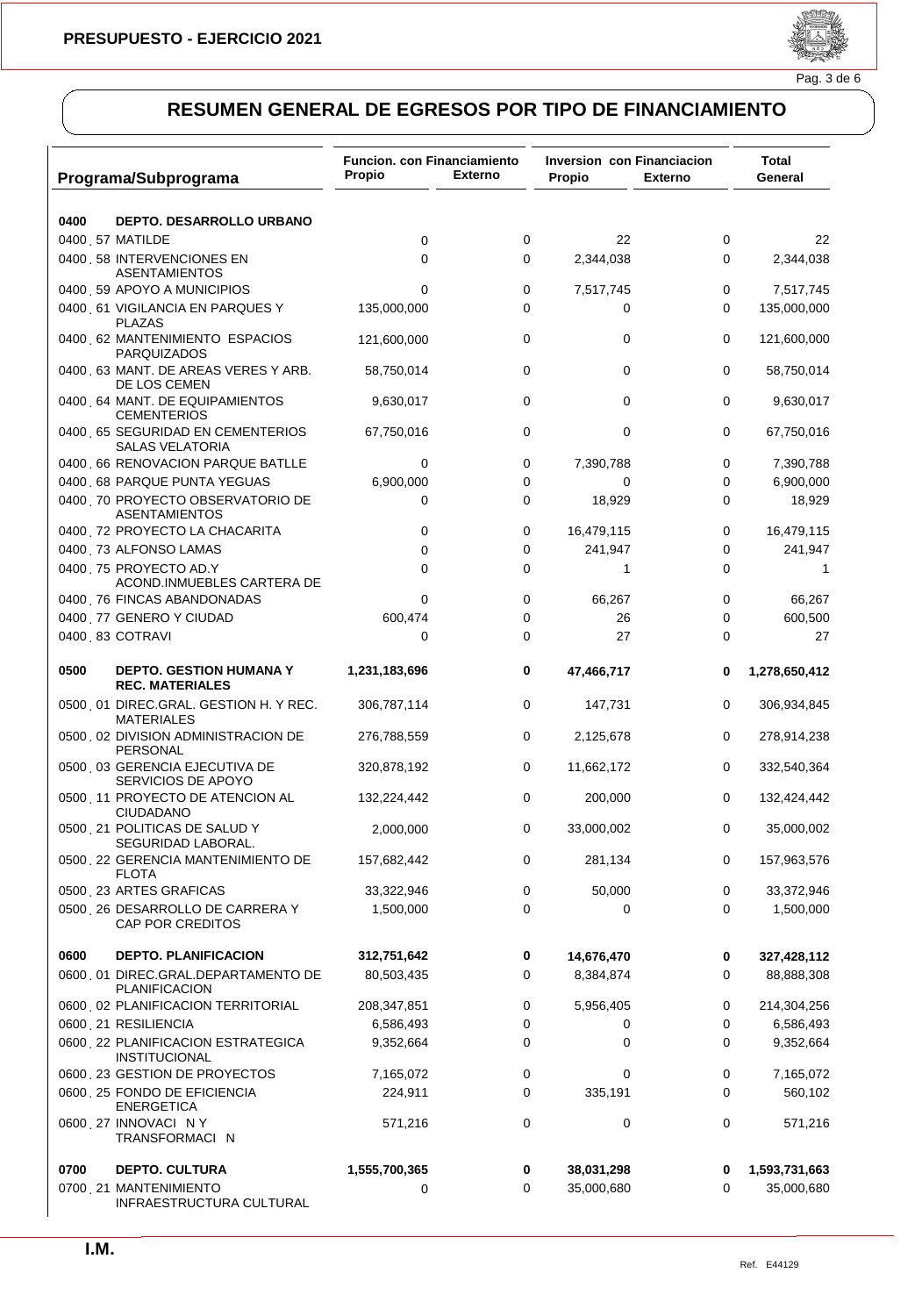

| Programa/Subprograma                                       | <b>Funcion. con Financiamiento</b><br>Propio | <b>Externo</b> | Inversion con Financiacion<br>Propio | <b>Externo</b> | Total<br>General |
|------------------------------------------------------------|----------------------------------------------|----------------|--------------------------------------|----------------|------------------|
|                                                            |                                              |                |                                      |                |                  |
| 0700<br><b>DEPTO. CULTURA</b>                              |                                              |                |                                      |                |                  |
| 0700 24 CONSTR. CTROS CIVICOS, BIBIOT<br>Y ESP CULT        | 0                                            | 0              | 219,382                              | 0              | 219,382          |
| 0700 25 ACTUALIZACION EN NUEVAS<br><b>TECONOLOGIAS</b>     | $\mathbf 0$                                  | 0              | 1,928,207                            | 0              | 1,928,207        |
| 0700 26 FIESTAS POPULARES                                  | 48,267,991                                   | 0              | 0                                    | 0              | 48,267,991       |
| 0700 27 DESCENTRALIZACION CULTURAL                         | 100,621,339                                  | 0              | 0                                    | 0              | 100,621,339      |
| 0700 28 APOYOS Y PREMIOS A LA ACT.<br><b>ARTISTICA IND</b> | 60,059,550                                   | 0              | 0                                    | 0              | 60,059,550       |
| 0700 30 TEMPORADA DE ELENCOS<br><b>ESTABLES</b>            | 357,743,535                                  | 0              | 0                                    | 0              | 357,743,535      |
| 0700 31 PARQUES Y ZOOLOGICOS                               | 176,166,710                                  | 0              | 0                                    | 0              | 176,166,710      |
| 0700 32 SALAS DE EXP., MUSEOS Y ACT.<br><b>ARTES VIS</b>   | 155,407,760                                  | 0              | 0                                    | 0              | 155,407,760      |
| 0700 33 SALAS PARA ARTES ESCEN Y<br><b>MUSICA</b>          | 254,172,224                                  | 0              | 0                                    | 0              | 254,172,224      |
| 0700 34 SERV PEDAGOGICOS Y DE<br><b>DIVULGACION</b>        | 245,900,704                                  | 0              | 0                                    | 0              | 245,900,704      |
| 0700 35 ACTIVS. TRANSVERSALES EN EL<br><b>DEPARTAMENTO</b> | 157,360,552                                  | 0              | 0                                    | 0              | 157,360,552      |
| 0700 36 ACOND. DEL MUSEO DE LAS<br><b>MIGRACIONES</b>      | 0                                            | 0              | 112,360                              | 0              | 112,360          |
| 0700 37 REAPARACIONES ESCUELA<br><b>ESQUINERA</b>          | $\mathbf 0$                                  | 0              | 31,034                               | 0              | 31,034           |
| 0700 38 DIGIT. Y RECUPE.PLANETARIO<br><b>MONTEVIDEO</b>    | 0                                            | 0              | 296,165                              | 0              | 296,165          |
| 0700 43 CASTILLITO DEL PARQUE RODO                         | $\mathbf 0$                                  | 0              | 443,470                              | 0              | 443,470          |
| 0800<br><b>DEPTO. DESARROLLO</b><br><b>AMBIENTAL</b>       | 4,322,029,563                                | 0              | 825,299,629                          | 668,441,234    | 5,815,770,425    |
| 0800 01 DIRECCION DE DESARROLLO<br>AMBIENTAL               | 332,904,649                                  | 0              | 3,636,710                            | 0              | 336,541,359      |
| 0800 02 DIV. HIDRAULICA, AMBIENTAL Y<br>SANEAMIENTO        | 958,604,399                                  | 0              | 176,294,562                          | 0              | 1,134,898,961    |
| 0800 03 UNIDAD EJECUTORA PLAN DE<br>SANEAMIENTO            | 0                                            | 0              | 322,309,278                          | 668,441,234    | 990,750,511      |
| 0800 04 DIVISION LIMPIEZA                                  | 2,424,611,510                                | 0              | 96,389,844                           | 0              | 2,521,001,354    |
| 0800 05 SOSTENIBILIDAD AMBIENTAL                           | 580,050,302                                  | 0              | 34,143,594                           | 0              | 614,193,896      |
| 0800 21 GRUPO DE OBRAS DE<br>SANEAMIENTO                   | $\mathbf 0$                                  | 0              | 77,507,485                           | 0              | 77,507,485       |
| 0800 25 CATASTRO SANEAMIENTO                               | 7,516,281                                    | 0              | 2,826,255                            | 0              | 10,342,536       |
| 0800 26 OTROS PROYECTOS DDA                                | 12,380,487                                   | 0              | 106,005,131                          | 0              | 118,385,618      |
| 0800 27 RECUPERACION PLAYA SANTA<br><b>CATALINA</b>        | 0                                            | 0              | 400,235                              | 0              | 400,235          |
| 0800 28 PROGRAMA DE CONEXIONES<br><b>INTRADOMICILIARIA</b> | 5,961,935                                    | 0              | 126,679                              | 0              | 6,088,614        |
| 0800 29 GESTION ACTIVO EMISARIO<br>PUNTA CARRETAS          | 0                                            | 0              | 1,089,280                            | 0              | 1,089,280        |
| 0800 30 SISTEMA DE MONITOREO<br><b>CENTRAL</b>             | 0                                            | 0              | 4,570,576                            | 0              | 4,570,576        |
| DEPTO. DESARROLLO ECON. E<br>0900<br><b>INT.REGIONAL</b>   | 643,284,459                                  | 0              | 44,440,742                           | 0              | 687,725,201      |
| 0900 01 DIRECCION DESARROLLO<br>ECON.E INT.REGIONAL        | 112,985,578                                  | 0              | 16,373,207                           | 0              | 129,358,786      |
| 0900 02 CASINOS                                            | 265,189,827                                  | 0              | 7                                    | 0              | 265,189,834      |
| 0900 03 PROMOCION ECONOMICA                                | 54,417,957                                   | 0              | 1,775,724                            | 0              | 56,193,682       |
| 0900, 04 TURISMO                                           | 55,335,606                                   | 0              | 875,279                              | 0              | 56,210,884       |
| 0900 06 GERENCIA DE COMPRAS Y<br><b>SERVICIOS GRALES</b>   | 60,553,077                                   | 0              | 1,071,127                            | 0              | 61,624,204       |
| 0900 22 PROY GENERACIÓN DE EMPLEO<br>Y DESA PRODUCT        | 94,802,414                                   | 0              | 24,345,398                           | 0              | 119,147,811      |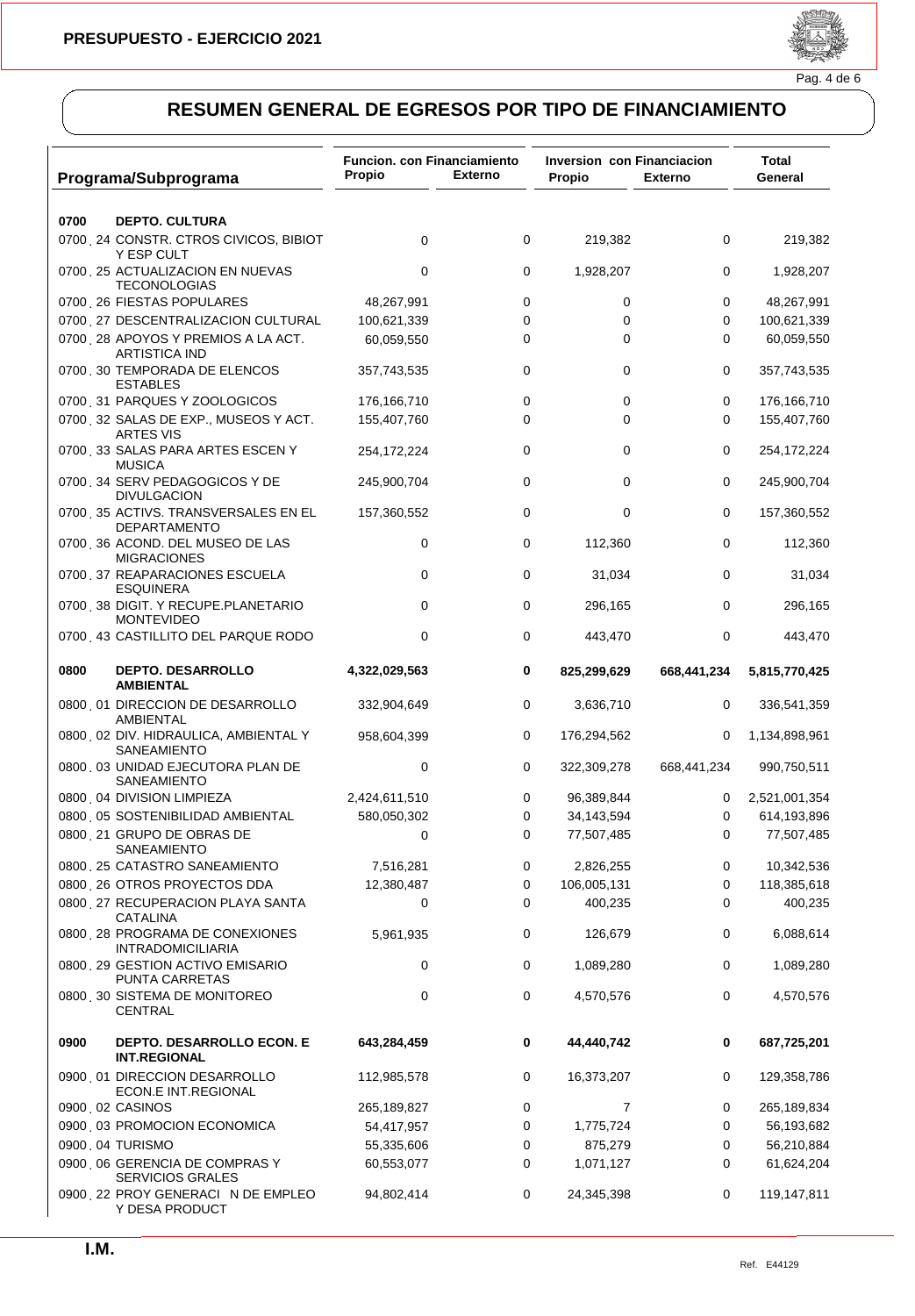

|      | Programa/Subprograma                                       | <b>Funcion. con Financiamiento</b><br>Propio | <b>Externo</b> | Inversion con Financiacion<br>Propio | <b>Externo</b> | Total<br>General |
|------|------------------------------------------------------------|----------------------------------------------|----------------|--------------------------------------|----------------|------------------|
| 1000 | DEPTO. DESARR. SOSTENIBLE E<br><b>INTELIGENTE</b>          | 610,371,159                                  | 0              | 135, 171, 375                        | 0              | 745,542,534      |
|      | 1000 01 DIR. GRAL DESARROLLO SOST. E<br><b>INTELIGENTE</b> | 610,371,159                                  | 0              | 0                                    | 0              | 610,371,159      |
|      | 1000 21 PROMOVER UNA CIUDAD<br><b>INTELIGENTE</b>          | 0                                            | 0              | 32,550,564                           | 0              | 32,550,564       |
|      | 1000 22 RELACIONAMIENTO CON LA<br><b>CIUDADANIA</b>        | 0                                            | 0              | 1,612,867                            | 0              | 1,612,867        |
|      | 1000 23 PROMOVER LA ACTUALIZACION<br><b>TECNOLOGICA</b>    | 0                                            | 0              | 32,770,392                           | 0              | 32,770,392       |
|      | 1000 24 FORTALECER PROCESOS Y<br><b>HERAMIENTAS</b>        | 0                                            | 0              | 24,061,011                           | 0              | 24,061,011       |
|      | 1000 25 PLATAFORMA DE GOBERNANZA                           | 0                                            | 0              | 371,219                              | 0              | 371,219          |
|      | 1000, 26 CERCANIA DIGITAL                                  | 0                                            | 0              | 999,940                              | 0              | 999,940          |
|      | 1000 27 CENTRO DE ATENCION<br><b>CIUDADANA</b>             | 0                                            | 0              | 4,900                                | 0              | 4,900            |
|      | 1000 28 GRP - PLANIFIC DE RECURSOS DE<br><b>GOBIERNO</b>   | $\mathbf 0$                                  | 0              | 42,800,481                           | 0              | 42,800,481       |
| 1100 | <b>DEPTO. DESARROLLO SOCIAL</b>                            | 1,476,933,524                                | 0              | 24,982,853                           | 0              | 1,501,916,376    |
|      | 1100 01 DIRECCION SUPERIOR DE<br>DESARROLLO SOCIAL         | 177,868,201                                  | 0              | 1,059,944                            | 0              | 178,928,145      |
|      | 1100 02 POLITICAS SOCIALES                                 | 666,359,802                                  | 0              | 781,855                              | 0              | 667,141,657      |
|      | 1100 03 SALUD                                              | 594,953,684                                  | 0              | 15,801,423                           | 0              | 610,755,107      |
|      | 1100 23 OPTIMIZACION DEL SERVICIO DE<br>REG. ALIMEN        | 0                                            | 0              | 114,425                              | 0              | 114,425          |
|      | 1100 24 CONECTIVIDAD INFORMATICA<br><b>DIVISION SALUD</b>  | 5,791,716                                    | 0              | 6,038,467                            | 0              | 11,830,184       |
|      | 1100, 30 EVALUACION ROTULACION<br>NUTRIC. ALIMENTOS        | 0                                            | 0              | 348,940                              | 0              | 348,940          |
|      | 1100 31 PROYECTO CALLE                                     | 31,960,120                                   | 0              | 837,798                              | 0              | 32,797,918       |
| 1200 | <b>MUNICIPIO A</b>                                         | 407,193,625                                  | 0              | 50,248,438                           | 0              | 457,442,063      |
|      | 1200 01 MUNICIPIO A                                        | 407,193,625                                  | 0              | 50,248,438                           | 0              | 457,442,063      |
| 1300 | <b>MUNICIPIO B</b>                                         | 287,759,785                                  | 0              | 50,234,664                           | 0              | 337,994,449      |
|      | 1300 01 MUNICIPIO B                                        | 287,759,785                                  | 0              | 50,234,664                           | 0              | 337,994,449      |
| 1400 | <b>MUNICIPIO C</b>                                         | 304,295,297                                  | 0              | 96,019,284                           | 0              | 400,314,581      |
|      | 1400 01 MUNICIPIO C                                        | 304,295,297                                  | 0              | 96,019,284                           | 0              | 400,314,581      |
| 1500 | <b>MUNICIPIO CH</b>                                        | 280,818,764                                  | 0              | 40,611,409                           | 0              | 321,430,173      |
|      | 1500 01 MUNICIPIO CH                                       | 279,831,764                                  | 0              | 40,611,350                           | 0              | 320,443,114      |
|      | 1500 21 ACONDICIONAMIENTO VIAL                             | 0                                            | 0              | 50                                   | 0              | 50               |
|      | 1500 22 ESPACIO VIAL BV.ARTIGAS                            | $\mathbf 0$                                  | 0              | 9                                    | 0              | 9                |
|      | 1500 23 ACTIVIDADES CULTURALES                             | 987,000                                      | 0              | 0                                    | 0              | 987,000          |
| 1600 | <b>MUNICIPIO D</b>                                         | 276,728,392                                  | 0              | 47,273,446                           | 0              | 324,001,839      |
|      | 1600 01 MUNICIPIO D                                        | 264,942,872                                  | 0              | 46,936,802                           | 0              | 311,879,675      |
|      | 1600 21 PLAN DE PODA MASIVA Y REP DE<br><b>EJEMPLARES</b>  | 0                                            | 0              | 1                                    | 0              | 1                |
|      | 1600 23 ACOND Y EQUIPAMIENTO DEL<br><b>MUNICIPIO</b>       | 0                                            | 0              | 39,966                               | 0              | 39,966           |
|      | 1600 24 MANTENIMIENTO VIAL DEL<br><b>MUNICIPIO D</b>       | 0                                            | 0              | 296,677                              | 0              | 296,677          |
|      | 1600 25 OBRAS, MANT Y LIMP DE ESP PUB<br>E INFR VIAL       | 11,785,520                                   | 0              | 0                                    | 0              | 11,785,520       |
| 1700 | <b>MUNICIPIO E</b>                                         | 363,778,511                                  | 0              | 66,826,396                           | 0              | 430,604,907      |
|      | 1700 01 MUNICIPIO E                                        | 287,344,928                                  | 0              | 66,826,390                           | 0              | 354,171,318      |